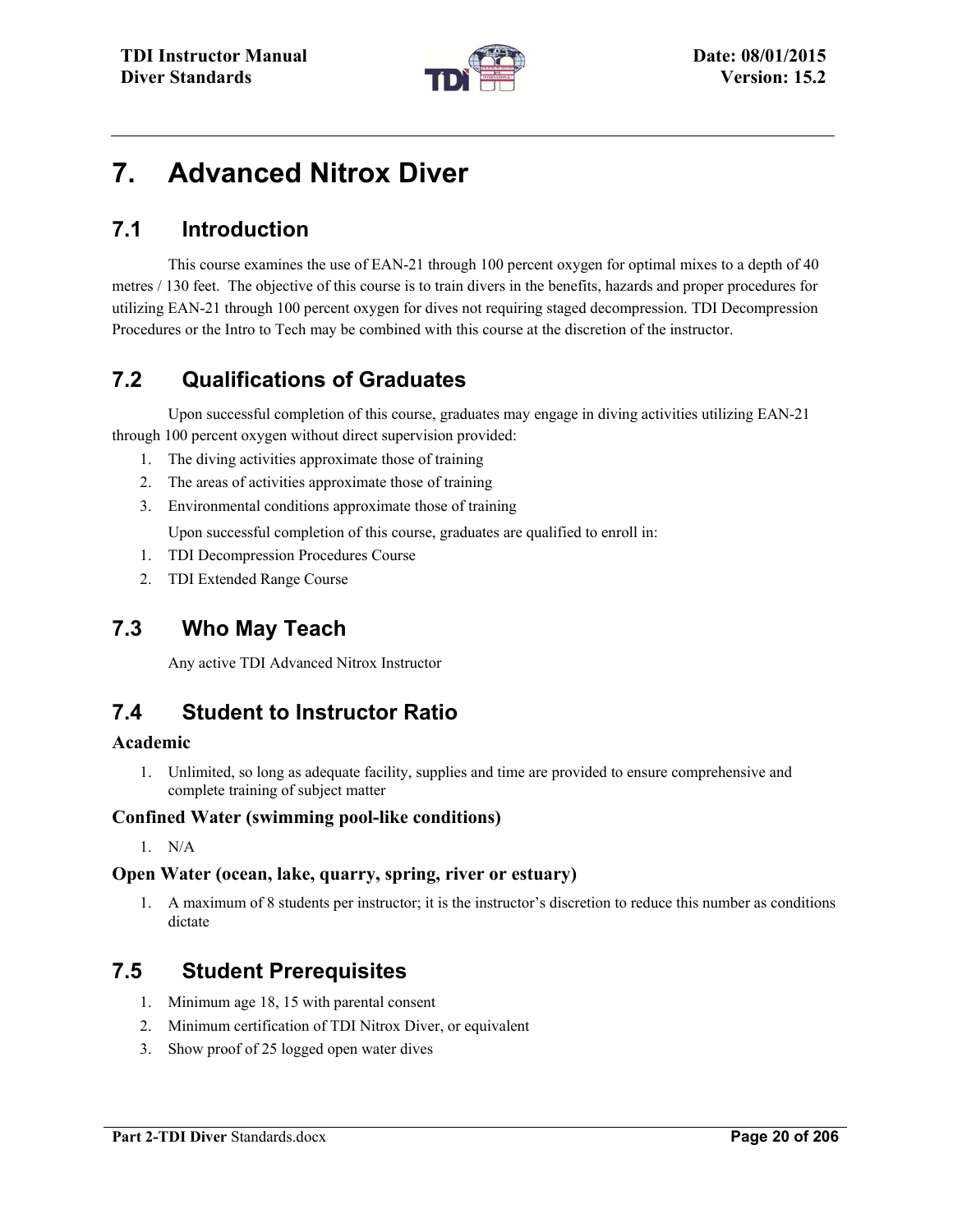

4. If this course is taught in conjunction with the TDI Decompression Procedures course, the minimum age is 18

# **7.6 Course Structure and Duration**

### **Open Water Execution**

- 1. Four dives are required with a minimum accumulated bottom time of 100 minutes
- 2. If advanced nitrox is taught in conjunction with decompression procedures\*, only a total of 6 dives are required, more may be conducted at the discretion of the instructor, with a maximum depth of 45 metres / 150 feet
- 3. If Advanced Nitrox is taught in conjunction with Intro to Tech\*, only a total of four (4) dives are required, more may be conducted at the discretion of the instructor, but all dives must be conducted at depths within the diver's current level of certification and no dives should exceed 23 metres / 75 feet
- 4. Only 2 dives from advanced wreck course may be credited towards the total dives required

### **Course Structure**

1. TDI allows instructors to structure courses according to the number of students participating and their skill level

### **Duration**

1. The minimum number of classroom and briefing hours is 6

\*A 3-way combination of TDI Intro to Tech, Advanced Nitrox and Decompression Procedures is permitted with a minimum of 8 dives required. The prerequisites for advanced nitrox and decompression procedures diver must be met for this combination before starting the program.

### **7.7 Administrative Requirements**

### **The following is the administrative tasks:**

- 1. Collect the course fees from all the students
- 2. Ensure that the students have the required equipment
- 3. Communicate the training schedule to the students
- 4. Have the students complete the:
	- a. *TDI Liability Release and Express Assumption of Risk* Form
	- b. *TDI Medical Statement* Form

### **Upon successful completion of the course the instructor must:**

1. Issue the appropriate TDI certification by submitting the TDI Diver Registration Form to TDI Headquarters or registering the students online through member's area of the TDI website

# **7.8 Training Material**

### **Required material**

1. *TDI Advanced Nitrox* Student Manual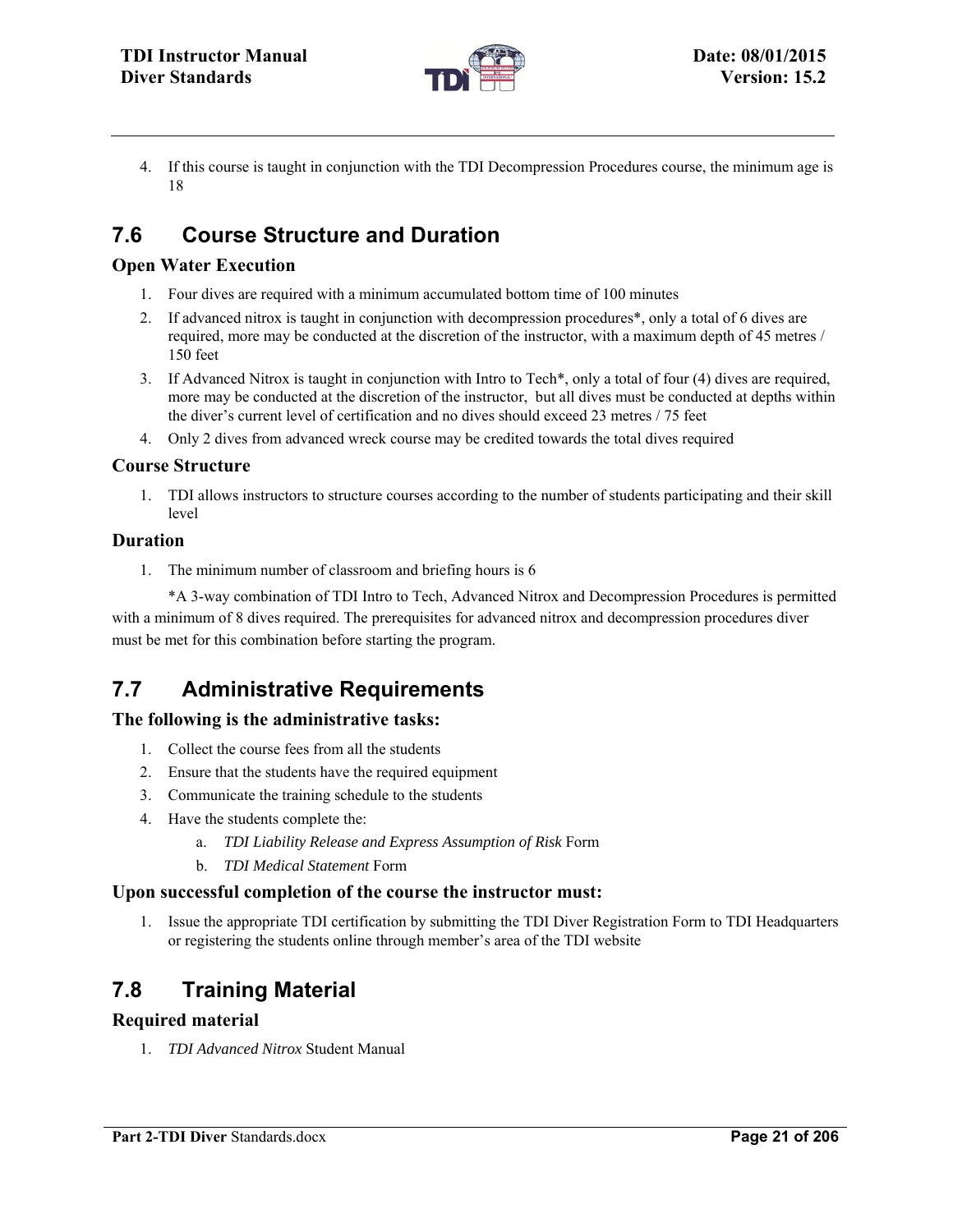

#### **Optional Material**

- 1. TDI EAD I PO<sub>2</sub> Tables
- 2. *TDI Advanced Nitrox* PowerPoint Presentation
- 3. TDI Advanced Nitrox Cue Cards
- 4. *TDI Advanced Nitrox Evaluation Slate*

### **7.9 Required Equipment**

#### **The following equipment is required for each student:**

- 1. Alternative second stage octopus attached to a primary regulator or a redundant scuba unit; 1.9 litre / 13 cu ft minimum
- 2. A submersible pressure gauge
- 3. Depth gauge and automatic bottom timer and/or dive computer
- 4. Buoyancy compensator device (BCD) with power inflator
- 5. Line cutting device
- 6. Exposure suit adequate for the open water environment
- 7. Cylinder and regulator properly labeled and cleaned as required for EAN mixtures
- 8. Access to oxygen analyzer, may be supplied by instructor

### **7.10 Required Subject Areas**

**The** *TDI Advanced Nitrox* **Manual is mandatory for use during this course but instructors may use any additional text or materials that they feel help present these topics. The following topics must be covered during this course:** 

- 1. Physics
	- a. Pressure review
- 2. Physiology
	- a. Hypoxia
	- b. Oxygen toxicity
		- i. Whole body oxygen toxicity units (OTU's)
		- ii. Central nervous system (CNS)
	- c. Nitrogen narcosis
	- d. Nitrogen absorption and elimination
	- e. Carbon dioxide toxicity
	- f. Carbon monoxide toxicity
- 3. Formula Work
	- a. Best mix computations
	- b. Maximum operating depth (MOD) of mixture computations
- 4. Equipment Considerations
	- a. Less than 40 percent oxygen content
	- b. More than 40 percent oxygen content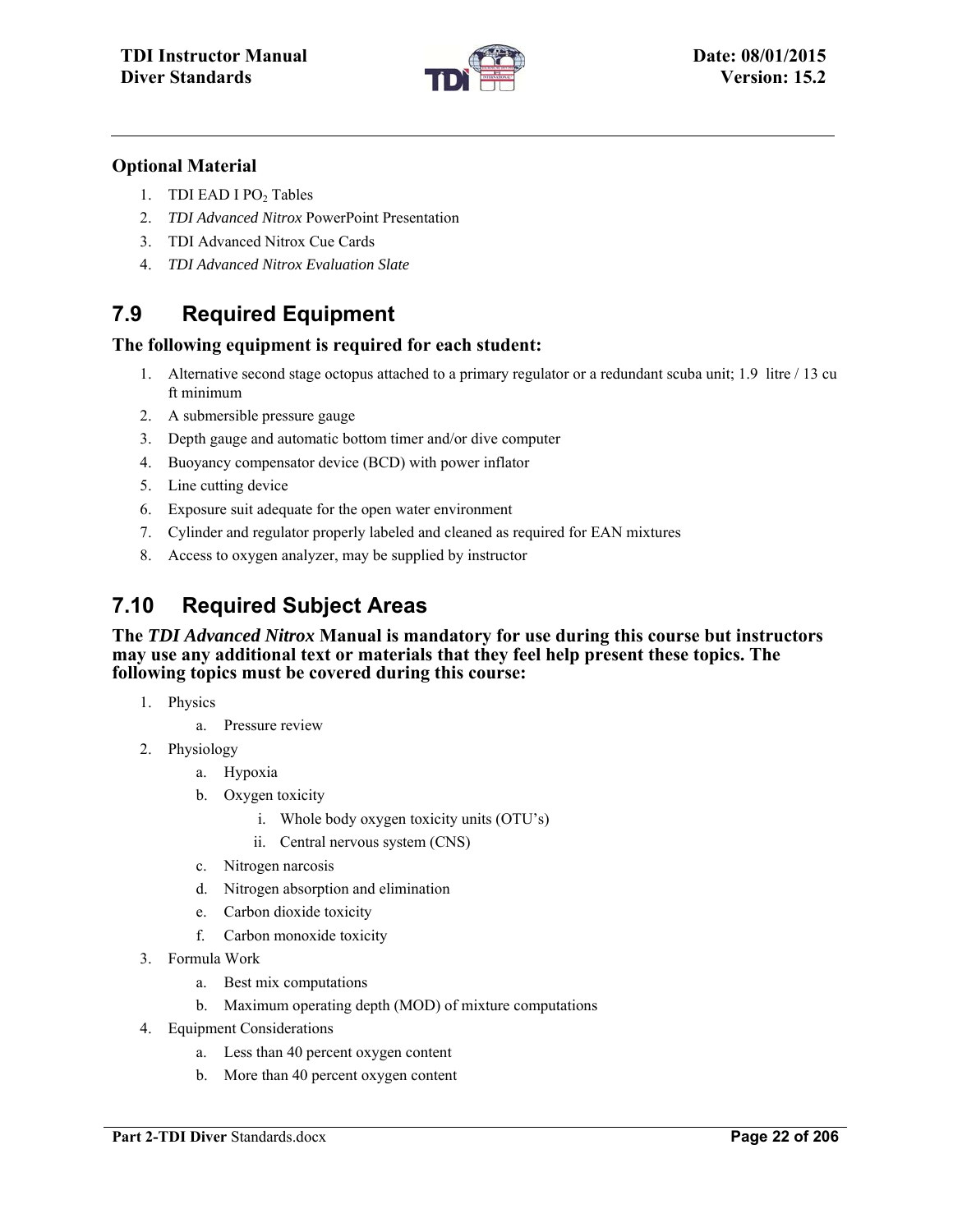

- 5. Dive Tables
	- a. Equivalent air depth with any table
	- b. Computer generated tables
- 6. Dive Computers
	- a. Mix adjustable
	- b. Oxygen  $(O_2)$  integrated
- 7. Dive Planning
	- a. Operation planning
		- i. Gas requirements
		- ii. Oxygen limitations
		- iii. Nitrogen limitations
- 8. Common Mixing Procedures (instructor to demonstrate one method)
	- a. Partial pressure blending
	- b. Continuous blending
	- c. Membrane separation system
- 9. Decompression
	- a. Enriched air nitrox (EAN) usage as a decompression gas i.e. 50/50, 80/20 etc
	- b. Oxygen  $(O<sub>2</sub>)$  for decompression
	- c. Advantages / disadvantages of multiple gas switches

### **7.11 Required Skill Performance and Graduation Requirements**

#### **Maximum training depths shall not exceed 40 metres / 130 feet. The following open water skills must be completed by the student during all open water dives:**

#### **Land Drills**

- 1. Review of nitrox skills
- 2. Demonstrate correct use of oxygen analyzer including optimal procedure for calibration
- 3. Demonstrate adequate pre-dive planning
	- a. Limits based on personal gas consumption.
	- b. Limits based on oxygen exposures at planned depth with actual mix
	- c. Limits based on nitrogen absorption at planned depth with actual mix
- 4. Calculate and log CNS loading for each dive including cumulative exposure where appropriate
- 5. Demonstrate understanding of gas labeling
- 6. Demonstrate adherence to conventions regarding prep of equipment for oxygen  $(O_2)$  service
- 7. Program nitrox computer with appropriate oxygen percentage if used
- 8. Properly execute the planned dive within all predetermined limits

#### **In order to complete this course, students must:**

- 1. Satisfactorily complete the TDI Advanced Nitrox course written examination
- 2. Complete all open water requirements safely and efficiently
- 3. Demonstrate mature, sound judgment concerning dive planning and execution